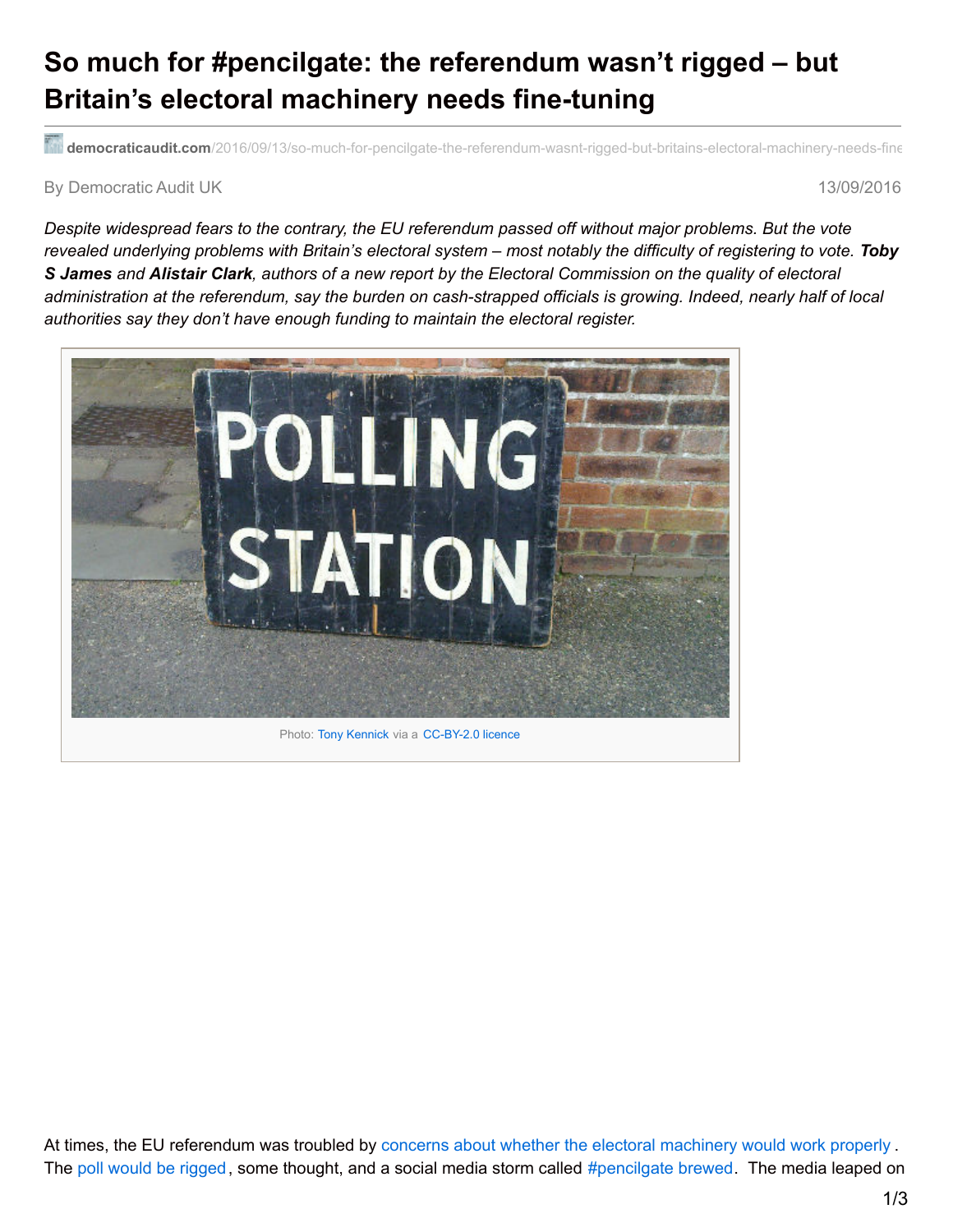stories that [ineligible](http://www.bbc.co.uk/news/uk-politics-eu-referendum-36446521) voters were being issued poll cards or flags being [displayed](http://www.dailymail.co.uk/news/article-3656593/It-looks-like-EDL-rally-Polling-station-told-England-flags-angry-voters-complain-bias-favour-Brexit.html) in polling stations. Infamously, the government's voter registration website crashed on the deadline for applications. This, in the wider context of concerns, raised from many quarters about electoral fraud in Britain, most recently from Eric [Pickles](https://www.gov.uk/government/news/sir-eric-pickles-publishes-report-into-tackling-electoral-fraud).

A new [independent](http://www.electoralcommission.org.uk/__data/assets/pdf_file/0008/214991/A-Clark-and-T-S-James,-Electoral-Administration-at-the-EU-Referendum-September-2016.pdf) report – conducted for and funded by the Electoral Commission – on the quality of electoral administration at the EU referendum shows that these concerns were eventually unnecessary, or minor blips in the administration in a poll that went to plan, despite the international media coverage, high stakes and immense pressure on electoral officials. Put simply, there were virtually no problems with electoral fraud and very limited cases of voter intimidation. Polling day went smoothly, with the exception of some isolated cases of 'bullish' campaigning outside polling stations (and pens literally being thrown at electoral officials inside them). The count went without a major glitch. Management structures were devised to run what was only the UK's third nationwide [referendum](http://www.tandfonline.com/doi/abs/10.1080/01442872.2016.1213802?journalCode=cpos20) event – structures that had improved since they were last used for the 2011 AV referendum. This is a story which will receive insufficient attention, and electoral officials who are crucial to democracy will not get enough credit for it.

But not all is well with Britain's electoral machinery. In fact, the focus on fraud prior to referendum provided a smokescreen which diverted attention from underlying problems that resurfaced during the Brexit campaign. The process of registering to vote is probably top of the list. At a time when an estimated 8 million people were missing from the electoral register, with large disparities in registration rates by age, ethnicity and [socio-economic](http://www.fabians.org.uk/missing-millions/) statuses, electoral officials faced confusion among the public about how to add their name to the register. Many citizens did so successfully and it swelled by three million new [registrations](https://tobysjamesdotcom.files.wordpress.com/2013/11/clark-james-poll-workers-eipapsa-final.pdf) in the throes of the campaign. But, just as at the 2015 general election, many didn't register themselves successfully and turned up to the polling stations to be turned away. Some of these were citizens who had been removed from the register in December 2015 under the introduction of individual electoral [registration](http://pa.oxfordjournals.org/content/67/2/281). Others, unsure of whether they were registered or not, registered again just in case. Electoral officials were swamped with many duplicate registrations.

These pose a particular problem for electoral officials who are strapped for resources. It absorbs time for work that they are undertaking to prepare for polling day – or stops them undertaking other tasks. In an environment where local government spending has seen cuts in recent years and staff have often not been replaced, the report finds – alarmingly – that nearly half of local authorities claimed that they have insufficient funds to maintain the electoral register. And money makes a [difference](https://www.cambridge.org/core/journals/european-political-science-review/article/identifying-the-determinants-of-electoral-integrity-and-administration-in-advanced-democracies-the-case-of-britain/4B51C001A3133DD2E7C81DF9DAE4E914) when it comes to delivering elections.

The report also reveals that working on the frontline of elections is currently a challenging task. As noted above, the electoral registration system crashed on the night of the deadline, leading to emergency legislation to extend it. This reprise allowed 230,000 additional citizens to be enrolled. But it came at the cost of enormous strain on many electoral officials, working additional hours long into the night and weekend. As one put it: 'There was just no let-up in the work load and it just got progressively more and more. It's no wonder so many people went off with stress related issues'. The referendum came in quick succession to the May elections which meant that many staff had yet to take holidays and many officials faced problems recruiting poll workers. There is already [evidence](https://www.cambridge.org/core/journals/european-political-science-review/article/identifying-the-determinants-of-electoral-integrity-and-administration-in-advanced-democracies-the-case-of-britain/4B51C001A3133DD2E7C81DF9DAE4E914) that lower election quality results when elections are held concurrently.

So there are signs that the ship upon which electoral democracy sails has some holes that need fixing. Earlier in the year the All Party [Parliamentary](https://tobysjamesdotcom.files.wordpress.com/2013/11/getting-the-e28098missing-millions_-on-to-the-electoral-register-report-appg-on-democratic-participation-bite-the-ballot-dr-toby-james-clearview-research-2016-1.pdf) Group on Democratic Participation published a 25-point action plan on how the electoral registration system could be modernised. It included measures such as an online system where citizens can check their registration status, the automatic registration of citizens, more resources to fund elections and regularly monitoring staff satisfaction and skill within the profession. As post-Brexit politics takes shape, these are lessons from the referendum that must not be forgotten.

*This post represents the views of the authors and not those of Democratic Audit.*